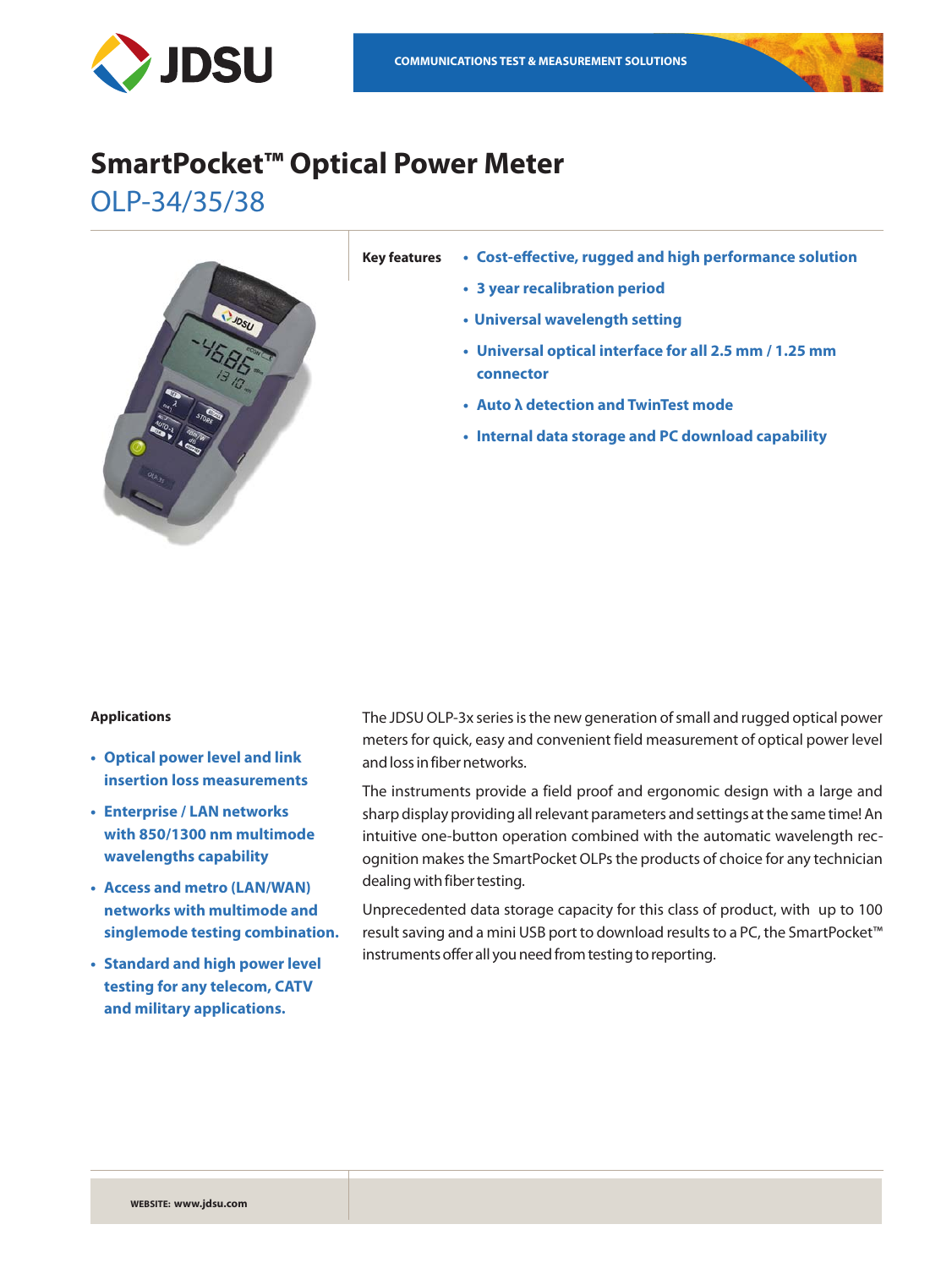

#### **Pocket-sized power meters for all kind of applications**

From multimode enterprise networks to high power applications, the SmartPocket™ series offers a complete range of power meters for testing and troubleshooting optical fibers in the field.

- The OLP-34 is dedicated to LAN/WAN access and enterprise multimode or single mode applications.
- The OLP-35 covers all standard telecommunication network applications
- • The OLP-38 is the higher power (+26 dBm) version for any CATV (with analog RF transmission), or amplified DWDM systems applications.

## **From testing to reporting field measurements**

The JDSU OFS-355 offers a fast and efficient download of test results from the Power meters memory in a couple of clicks. Once the data have been downloaded the software provides all the reporting functions in order to create and generate professional certification reports.

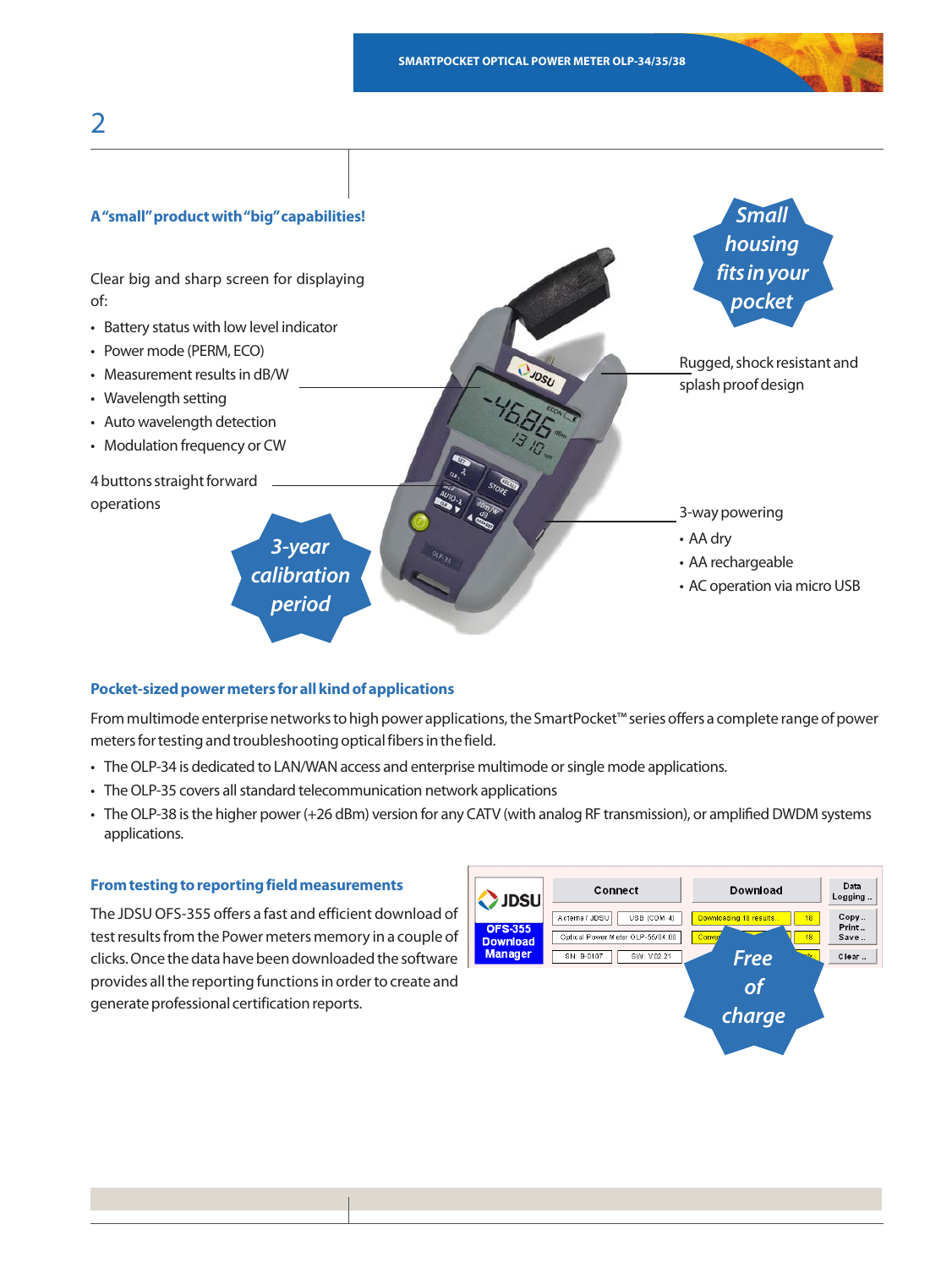#### **Technical Specifications**

|                                   | <b>OLP-34</b>                             | <b>OLP-35</b>                              | <b>OLP-38</b>                                                   |
|-----------------------------------|-------------------------------------------|--------------------------------------------|-----------------------------------------------------------------|
| Detector type                     | Germanium                                 | <b>InGaAs</b>                              | <b>Filtered InGaAs</b>                                          |
| Optical interface / connectors    | Universal 2.5 mm / 1.25 mm                | Universal 2.5 mm / 1.25 mm                 | Universal 2.5 mm / 1.25 mm                                      |
| Wavelength range                  | 780 to 1600 nm<br>780 to 1650 nm          |                                            | 780 to 1650 nm                                                  |
| Wavelength settings               | 780 to 1600 nm, step size 1 nm            |                                            | 780 to 1650 nm, step size 1 nm   780 to 1650 nm, step size 1 nm |
| Programmable wavelengths          | 5 presets (customized)                    | 5 presets (customized)                     | 5 presets (customized)                                          |
| Calibrated wavelengths            | 850, 1300, 1310,<br>1490, 1550 nm         | 850, 1300, 1310,<br>1490, 1550, 1625 nm    | 850, 1300, 1310,<br>1490, 1550, 1625 nm                         |
| <b>Power Range</b>                | $-60$ to $+5$ dBm                         | $-65$ to $+10$ dBm                         | $-50$ to $+26$ dBm                                              |
| Display range                     | $60$ to $+10$ dBm<br>$-65$ to $+13$ dBm   |                                            | $-50$ to $+26$ dBm                                              |
| Max. input power                  | $+13$ dBm                                 | $+16$ dBm                                  | $+27$ dBm                                                       |
| Measurement units                 | dB / dBm / W                              | dB/dBm/W                                   | dB / dBm / W                                                    |
| Absolute uncertainty <sup>1</sup> | $\pm$ 0.2 dB ( $\pm$ 5%)                  | $\pm$ 0.2 dB ( $\pm$ 5%)                   | $\pm$ 0.13 dB ( $\pm$ 3%)                                       |
| Linearity <sup>2</sup>            | 0.06 dB $(-50 \text{ to } +5 \text{ dB})$ | 0.06 dB $(-32 \text{ to } +20 \text{ dB})$ | 0.06 dB $(-32 \text{ to } +20 \text{ dB})$                      |
| <b>Tone detection</b>             | 270 Hz, 1 kHz, 2 kHz                      | 270 Hz, 1 kHz, 2 kHz                       | 270 Hz, 1 kHz, 2 kHz                                            |
| Auto $λ$ mode $3$                 | Yes                                       | Yes                                        | Yes                                                             |
| Multi λ mode $3$                  | TwinTest / serial TripleTest              | <b>TwinTest / serial TripleTest</b>        | <b>TwinTest / serial TripleTest</b>                             |

1. Under reference conditions:-20 dBm (CW) , 1310nm +/- 1nm, 23°C+/- 3K, 5 to 75 % relative humidity 9 to 50 µm test fiber with DIN connector.

2. -5 to +45°C.

3. With JDSU light sources

# **General Specifications**

| <b>Storage and interface</b>     |                                                   |
|----------------------------------|---------------------------------------------------|
| Internal memory                  | 100 results                                       |
| Data read out                    | micro USB for PC transfer and AC power            |
| <b>Power supply</b>              |                                                   |
| Dry batteries                    | 2x Mignon (AA) 1.5 V                              |
| Rechargeable batteries           | 2x Mignon (AA) NiMH 1.2V                          |
| AC operation                     | via USB (option)                                  |
| Battery charging                 | no internal charging                              |
| <b>Battery life</b>              | $\geq$ 200h                                       |
|                                  | Automatic power off after 20 minutes              |
| <b>Environmental conditions</b>  |                                                   |
| <b>EMI/ESD</b>                   | (CE compliance)                                   |
| Recommended calibration interval | 3 years                                           |
| Operating temperature            | $-10$ to $+55^{\circ}$ C / 14 to 131 $^{\circ}$ F |
| Storage temperature              | -40 to 70°C/ -40 to 158 °F                        |
| Dimensions (H x W x D)           | 30 x 80 x 150 mm / 1.2 x 3.1 x 5.9"               |
| Weight                           | 200 g / 0.45 lb                                   |